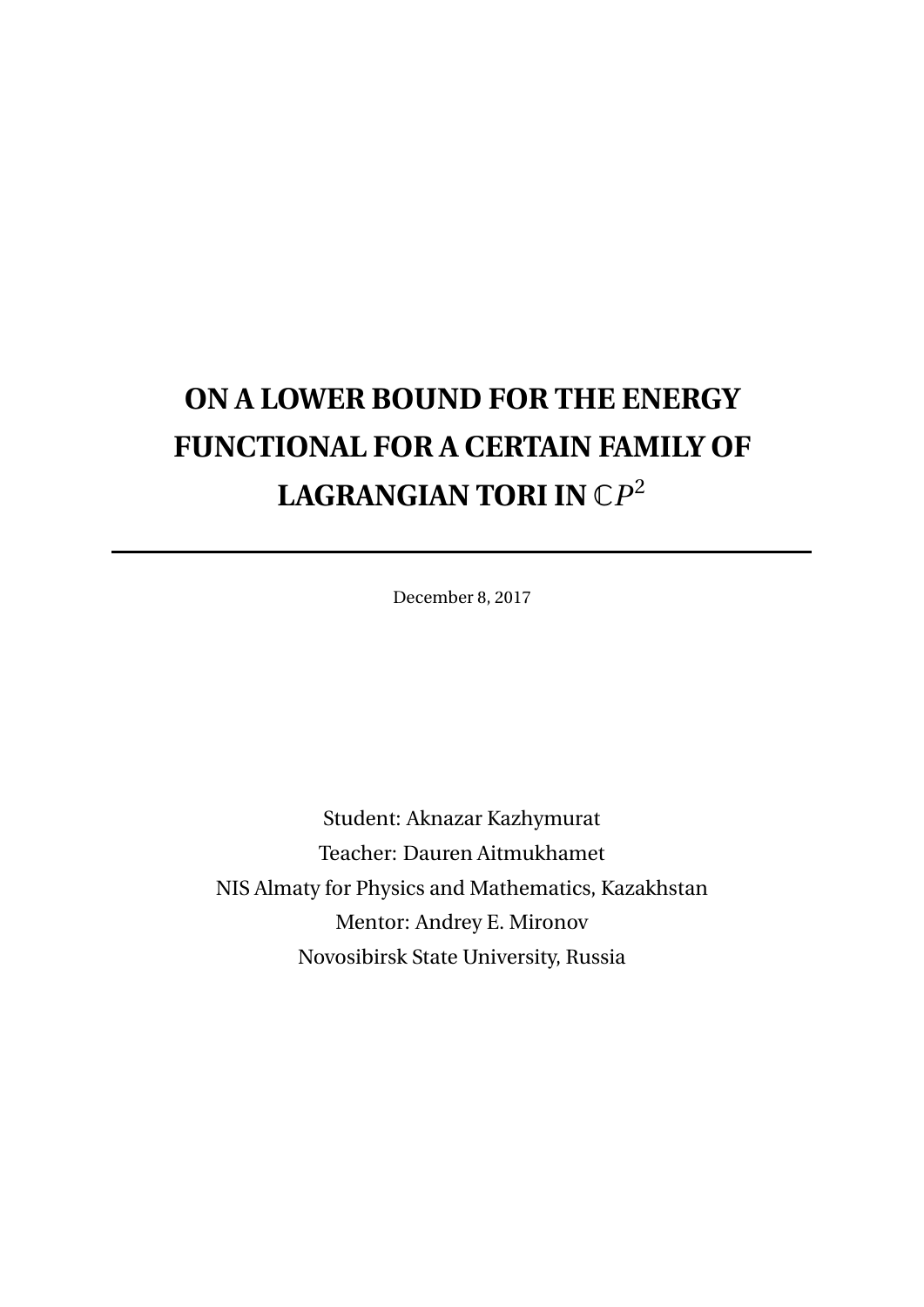#### **Abstract**

**Abstract.** In this project we study the energy functional on the set of Lagrangian tori in  $\mathbb{C}P^2$ . The energy functional has been introduced in [\[2\]](#page-13-0) as integral of the potential of 2D periodic Schrödinger operator associated to Lagrangian torus. It has been conjectured in [\[2\]](#page-13-0) that the Clifford torus is the unique global minimum of energy functional (the statement is later referred to as the energy conjecture). Due to geometric interpretation of energy functional as linear combination of the volume and Willmore functionals, this conjecture can be seen as the  $\mathbb{C}P^2$  analogue of the well-known Willmore conjecture for tori in  $\mathbb{R}^3$ , recently proved in [\[18\]](#page-14-0).

The energy conjecture has been verified for two families of Hamiltonian-minimal Lagrangian tori in [\[2\]](#page-13-0). Results of [\[5\]](#page-13-1) and [\[23\]](#page-14-1) imply the conjecture for minimal Lagrangian tori of sufficiently high spectral genus and non-embedded minimal Lagrangian tori, respectively.

In the present work we prove the energy conjecture for a family of Hamiltonian-minimal Lagrangian tori in  $\mathbb{C}P^2$  constructed in [\[4\]](#page-13-2). In sharp distinction with cases considered in [\[2\]](#page-13-0), the value of the energy functional for these tori *can not* be calculated exactly. The proof relies on analytic bounds for certain elliptic integrals arising from the induced metric of tori.

Possible directions of further work are:

- 1. Consider local behaviour of the energy functional. Are the critical points of the energy functional governed by an integrable PDE, akin to Tzizeica equation describing minimal Lagrangian tori? The same questions for critical points under Hamiltonian variations.
- 2. Is there an analogue of the energy conjecture for other Kähler-Einstein surfaces? The case of K3 surface is of special interest as minimal Lagrangian tori in K3 can be related to elliptic fibrations (for instance [\[20\]](#page-14-2)) making the conjecture amenable to algebrogeometric analysis.
- 3. Examples of monotone Lagrangian tori with trivial Floer cohomology were constructed in [\[21\]](#page-14-3). Do there exist critical points of the energy functional with trivial Floer cohomology?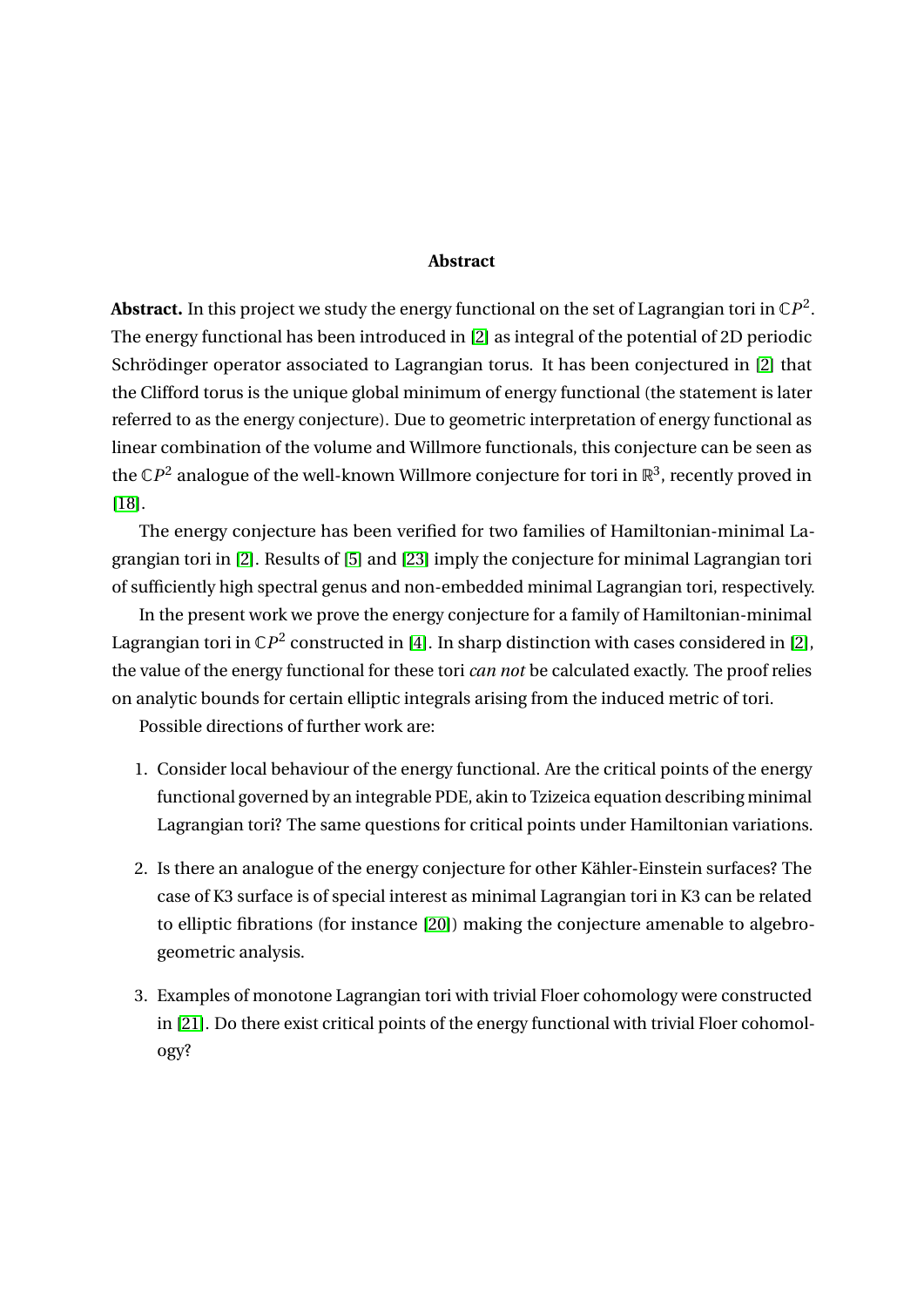### **Introduction**

Lagrangian submanifolds  $\Sigma \subset \mathbb{C}P^2$  are well-studied objects in symplectic geometry. The topology of Lagrangian embeddings is quite restrictive: there are no Lagrangian embedded spheres [\[7\]](#page-13-3), Klein bottles [\[8\]](#page-13-4) and closed orientable surfaces with negative Euler characteristic [\[9\]](#page-13-5). Lagrangian immersions admit richer topology; there are examples of Lagrangian spheres [\[19\]](#page-14-4), Klein bottles [\[3\]](#page-13-6) and closed orientable surfaces of arbitrary odd genus [\[10\]](#page-13-7).

In this article, we study Lagrangian tori in  $\mathbb{C}P^2$ . Firstly, the class of Lagrangian tori is quite wide as any oriented nullhomologous Lagrangian surface is necessarily a torus (by adjunction). Secondly, Lagrangian tori in C*P* <sup>2</sup> provide local models for singularities of special Lagrangians in Calabi-Yau 3-folds relevant to SYZ conjecture [\[16\]](#page-14-5). Thirdly, Lagrangian tori in  $\mathbb{C}P^{2}$  are related to integrable PDE and thus form a showcase for an interesting interplay of symplectic geometry and mathematical physics (for example [\[12\]](#page-14-6)). Let us spell it out in some detail.

It has been noted in [\[1\]](#page-13-8) that one can naturally associate a 2D periodic Schrödinger operator with any Lagrangian torus in  $\mathbb{C}P^2$ . More precisely, a Lagrangian torus  $\Sigma \subset \mathbb{C}P^2$  with induced metric

<span id="page-2-0"></span>
$$
ds^2 = 2e^{\nu(x,y)}(dx^2 + dy^2)
$$
 (1)

can be realized as the image of a composition of maps

$$
r:\mathbb{R}^2\to S^5\stackrel{\mathcal{H}}{\longrightarrow}\mathbb{C}P^2,
$$

where *r* is a horizontal lift of the Lagrangian immersion and  $\mathcal{H}$  is the Hopf projection. The vector function *r* solves 2D periodic Schrödinger equation

$$
Lr = 0, \qquad L = (\partial_x - \frac{i\beta_x}{2})^2 + (\partial_y - \frac{i\beta_y}{2})^2 + V(x, y), \qquad V = 4e^{\nu} + \frac{1}{4}(\beta_x^2 + \beta_y^2) + \frac{i}{2}\Delta\beta,
$$

where *β* is the Lagrangian angle (defined below).

The existence of operator *L* allows us to introduce the energy functional on the set of Lagrangian tori in  $\mathbb{C}P^2$  [\[2\]](#page-13-0):

$$
E(\Sigma) = \frac{1}{2} \int_{\Sigma} V \, dx \wedge dy.
$$

The energy functional admits following geometric interpretation [\[2\]](#page-13-0):

$$
E(\Sigma) = A(\Sigma) + \frac{1}{8}W(\Sigma), \qquad A(\Sigma) = \int_{\Sigma} d\sigma, \qquad W(\Sigma) = \int_{\Sigma} |H|^2 d\sigma,
$$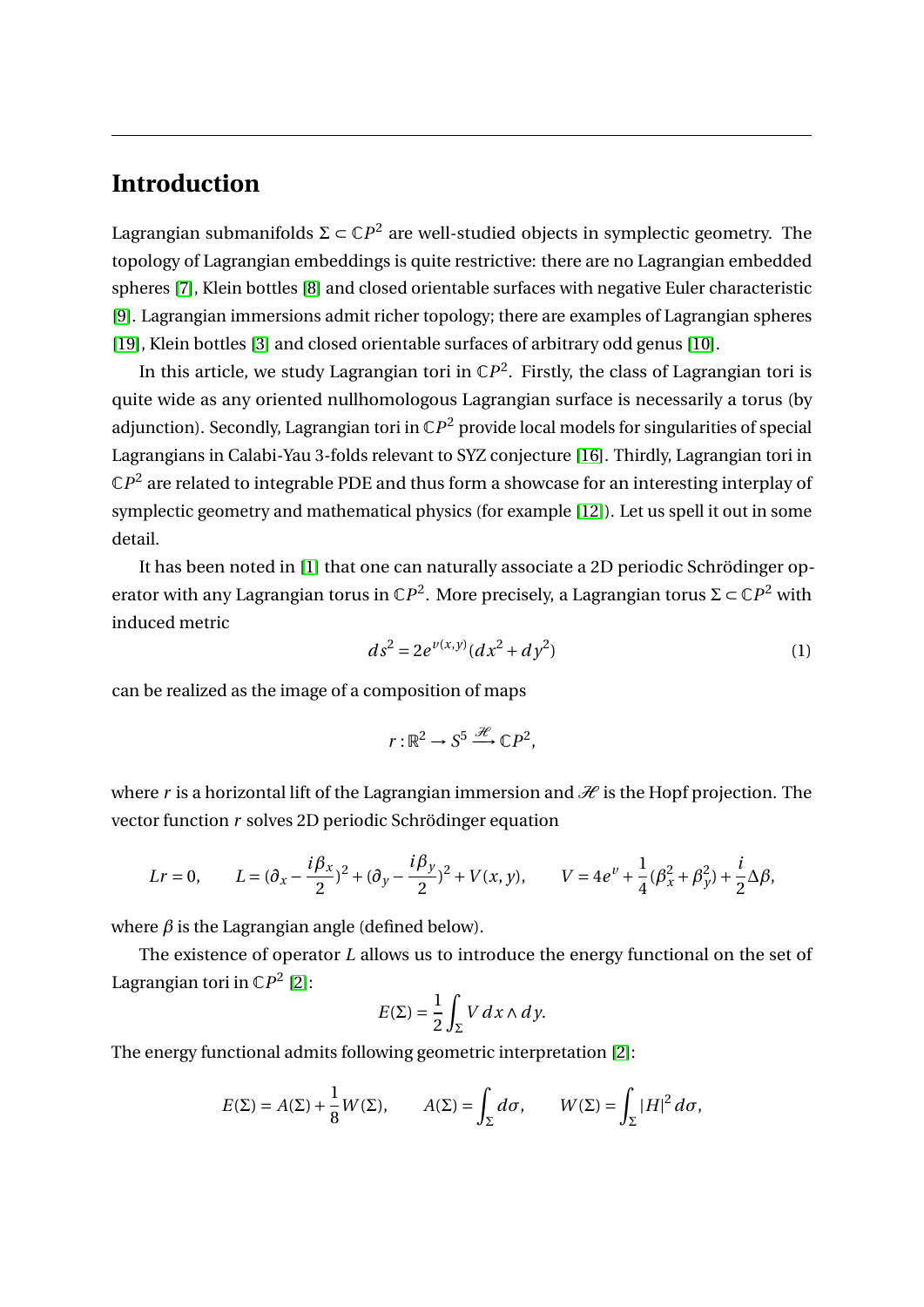where  $d\sigma = 2e^{\nu}dx \wedge dy$  is the induced area element and *H* is the mean curvature vector.

For the Clifford torus  $\Sigma_{Cl}$ , whose vector function is

$$
r(x,y)=\Big(\frac{1}{\sqrt{3}}e^{2\pi ix},\frac{1}{\sqrt{3}}e^{2\pi i(-\frac{1}{2}x+\frac{\sqrt{3}y}{2})},\frac{1}{\sqrt{3}}e^{2\pi i(-\frac{1}{2}x-\frac{\sqrt{3}y}{2})}\Big),
$$

energy equals

$$
E(\Sigma_{Cl}) = \frac{4\pi^2}{3\sqrt{3}}.
$$

In [\[2\]](#page-13-0) following conjecture has been proposed.

**Conjecture 1.** *The minimum of energy functional in the class of Lagrangian tori in* C*P* 2 *is attained on the Clifford torus.*

In [\[23\]](#page-14-1) a similar functional on the class of Lagrangian tori in  $\mathbb{C}P^{2}$  was introduced. Results of [\[23\]](#page-14-1) imply conjecture 1 for non-embedded minimal Lagrangian tori.

In [\[2\]](#page-13-0) conjecture 1 has been verified for two families of Hamiltonian-minimal (i.e. critical points of the volume functional under Hamiltonian deformations) Lagrangian tori: homogeneous tori and tori constructed in [\[3\]](#page-13-6).

A homogeneous torus  $\Sigma_{r_1,r_2,r_3} \subset \mathbb{C}P^2$ ,  $r_1^2 + r_2^2 + r_3^2 = 1$ ,  $r_i > 0$  is determined by the following vector function

$$
r(x, y) = (r_1 e^{2\pi ix}, r_2 e^{2\pi i (a_1 x + b_1 y)}, r_3 e^{2\pi i (a_2 x + b_2 y)}),
$$

with some restrictions on  $a_i, b_i.$  Following inequality holds

$$
E(\Sigma_{r_1,r_2,r_3}) = \frac{\pi^2 (1 - r_1^2)(1 - r_2^2)(1 - r_3^2)}{2r_1r_2r_3} \ge \frac{4\pi^2}{3\sqrt{3}},
$$

and equality is attained only for the Clifford torus (which is, by coincidence, the only *minimal* homogeneous torus).

The second family of tori  $\Sigma_{m,n,k} \subset \mathbb{C}P^2$ ,  $m,n,k \in \mathbb{Z}$ ,  $m \ge n > 0$ ,  $k < 0$  has form  $\mathcal{H}(\tilde{\Sigma}_{m,n,k})$ where

$$
\tilde{\Sigma}_{m,n,k} = \left\{ (u_1 e^{2\pi i m y}, u_2 e^{2\pi i n y}, u_3 e^{2\pi i k y}) \right\} \subset S^5,
$$

and numbers  $u_1$ ,  $u_2$ ,  $u_3$  satisfy constraints:

$$
u_1^2 + u_2^2 + u_3^2 = 1, \qquad mu_1^2 + nu_2^2 + ku_3^2 = 0.
$$

Parameters *m*,*n*,*k* should be chosen so that the involution

$$
(u_1, u_2, u_3) \longrightarrow (u_1 \cos(m\pi), u_2 \cos(n\pi), u_3 \cos(k\pi))
$$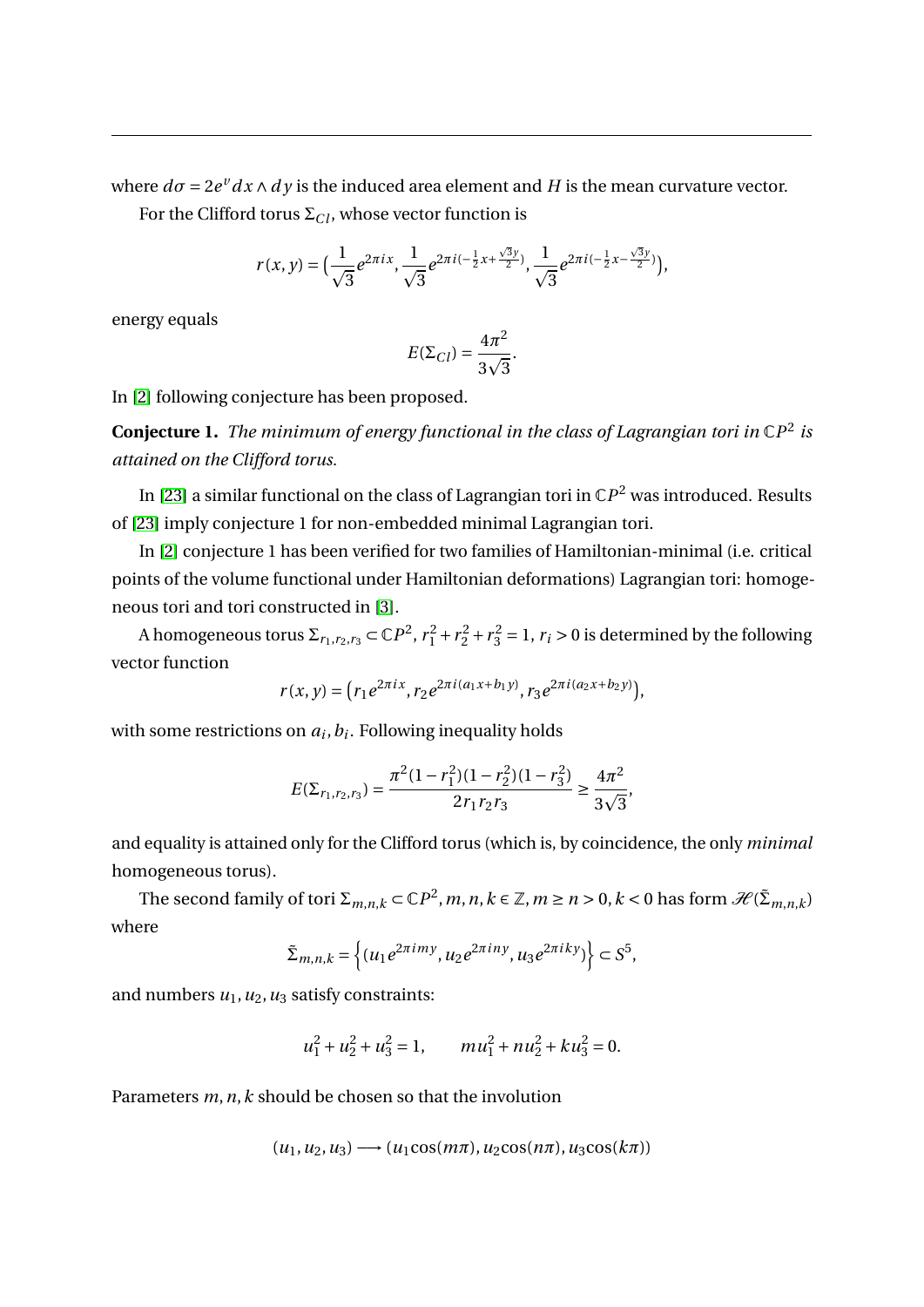on the surface  $mu_1^2 + nu_2^2 + ku_3^2 = 0$  preserves its orientation (otherwise  $\mathcal{H}(\tilde{\Sigma}_{m,n,k})$  is homeomorphic to Klein bottle [\[3\]](#page-13-6)).

In [\[2\]](#page-13-0) it is proved that  $E(\Sigma_{m,n,k}) > E(\Sigma_{Cl})$ .

In the case of *minimal* Lagrangian tori function  $v(x, y)$  satisfies Tzizeica equation (as mentioned in [\[4\]](#page-13-2)). Smooth periodic solutions of this equation are finite-gap, i.e. can be expressed in terms of theta-function of the Prym variety of the spectral curve [\[22\]](#page-14-7). Conjecture 1 is a corollary of results of [\[5\]](#page-13-1) for minimal tori corresponding to spectral curves of sufficiently high genus.

Y. Oh [\[13\]](#page-14-8) has formulated a related conjecture: Clifford torus minimizes area in its Hamiltonian isotopy class. E. Goldstein [\[15\]](#page-14-9) has proved a weaker version of Oh's conjecture using the computation of the Floer cohomology of  $\Sigma_{Cl}$  in [\[17\]](#page-14-10). In fact, Goldstein's estimates combined with Biran-Cornea narrow-wide dichotomy [\[21\]](#page-14-3) imply following statement.

**Proposition 1.** *A monotone Lagrangian torus* C*P* <sup>2</sup> *has trivial Floer cohomology if its induced volume satisfies*  $A(\Sigma) < \frac{4\pi}{\sqrt{2}}$  $\frac{\pi}{3}$ .

Unfortunately, the problem of giving uniform upper estimates for the volume of tori considered in this paper appears to be quite difficult so we can not say much about their symplectic topology.

The primary aim of the present work is to verify conjecture 1 for a family of Hamiltonianminimal Lagrangian tori invariant under  $S^1$ -group of isometries of  $\mathbb{C}P^2$ , constructed in [\[4\]](#page-13-2) (independently in [\[6\]](#page-13-9)). In sharp distinction with cases considered in [\[2\]](#page-13-0), the value of the energy functional for these tori *can not* be calculated exactly, due to discontinuous behaviour of one of the periods of tori.

Let  $\alpha_1, \alpha_2, \alpha_3 \in \mathbb{Z}, b = -\alpha_1 - \alpha_2 - \alpha_3, c = \alpha_1 \alpha_2 + \alpha_1 \alpha_3 + \alpha_2 \alpha_3, c_1 = -\alpha_1 \alpha_2 \alpha_3, a_1 > a_2 > 0$  be some real numbers satisfying the inequalities [\(4\)](#page-5-0), [\(5\)](#page-5-1) (see below). Following theorem has been proved in [\[4\]](#page-13-2).

**Theorem 1.** *The mapping*  $\psi : \mathbb{R}^2 \to \mathbb{C}P^2$  *defined by the formula* 

$$
\psi(x,y) = \big( F_1(x) e^{i(G_1(x) + \alpha_1 y)} : F_2(x) e^{i(G_2(x) + \alpha_2 y)} : F_3(x) e^{i(G_3(x) + \alpha_3 y)} \big),
$$

*is a conformal Hamiltonian minimal Lagrangian immersion, where*

$$
F_i = \sqrt{\frac{2e^{\nu} + \alpha_{i+1}\alpha_{i+2}}{(\alpha_i - \alpha_{i+1})(\alpha_i - \alpha_{i+2})}}, \qquad G_i = \alpha_i \int_0^x \frac{c_2 - ae^{\nu}}{2\alpha_i e^{\nu} - c_1} dz,
$$
  

$$
2e^{\nu(x)} = a_1 \left(1 - \frac{a_1 - a_2}{a_1} \operatorname{sn}^2 \left(x\sqrt{a_1 + a_3}, \frac{a_1 - a_2}{a_1 + a_3}\right)\right)
$$
(2)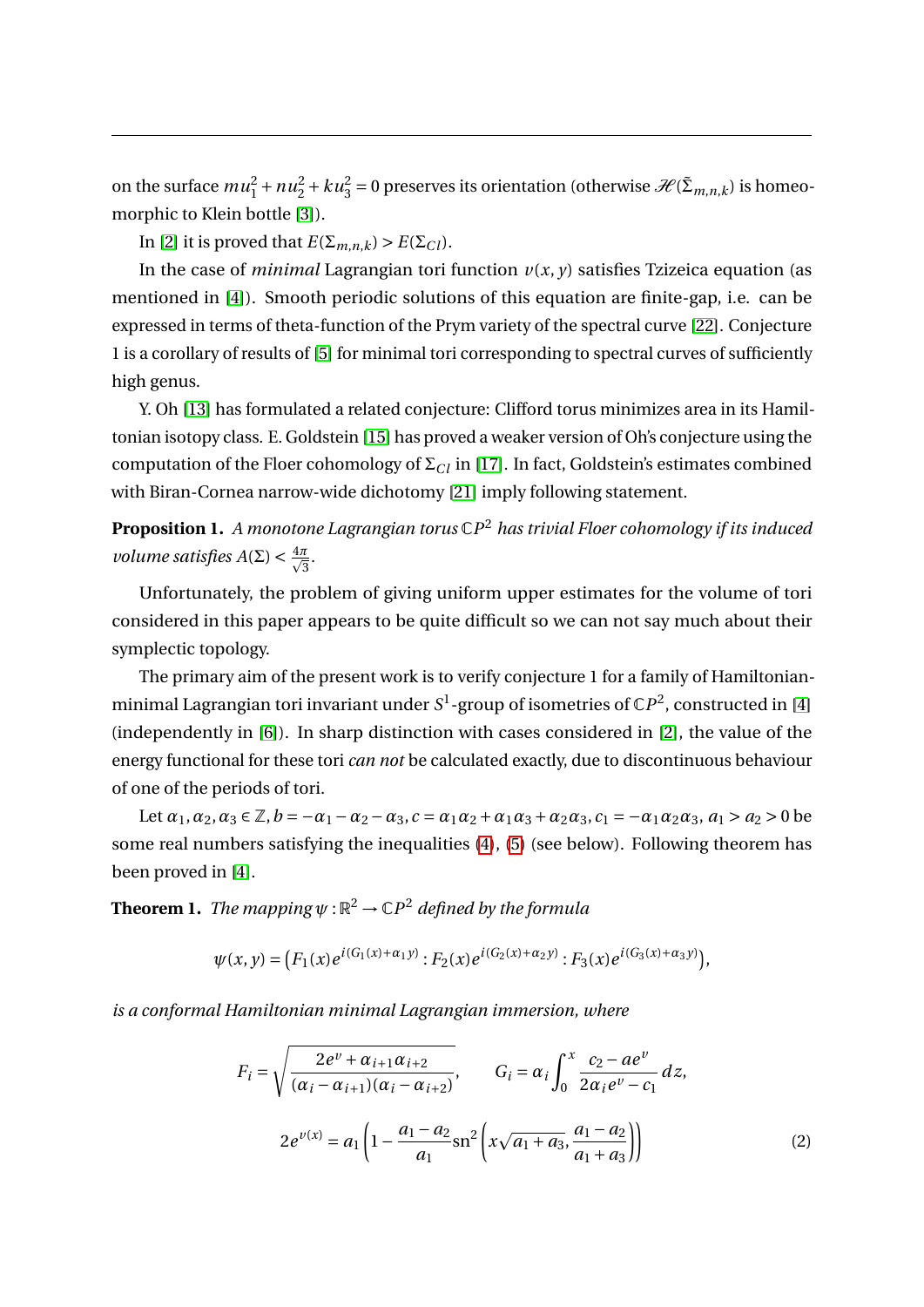(index *i* runs modulo 3), sn(*x*) *is the Jacobi's elliptic function*, *c*<sub>2</sub> *is a real root of* [\(3\)](#page-5-2),  $a_3 = \frac{c_1^2 + c_2^2}{a_1 a_2}$ .

Moreover, if the rationality constraints [\(8\)](#page-6-0) are met,  $\psi$  is a doubly periodic mapping and the image of the plane is a Hamiltonian minimal Lagrangian torus  $\Sigma_M$   $\subset$   $\mathbb{C}P^2$ .

The principal result of the present work is following theorem.

<span id="page-5-3"></span>**Theorem 2.** *The inequality*

$$
E(\Sigma_M) > E(\Sigma_C)
$$

*holds if*  $\alpha_1 - \alpha_3$ ,  $\alpha_2 - \alpha_3$  *are relatively prime.* 

The theorem [2](#page-5-3) thus confirms the conjecture 1.

#### **0.1 The proof of the theorem [2](#page-5-3)**

Lagrangianity of Σ, horizontality of the mapping  $r:\mathbb{R}^2 \to S^5$  and the form of the induced metric [\(1\)](#page-2-0) imply

$$
R = \begin{pmatrix} r \\ \frac{r_x}{|r_x|} \\ \frac{r_y}{|r_y|} \end{pmatrix} \in U(3).
$$

The Lagrangian angle  $\beta(x, y)$  is defined by the equation  $e^{i\beta} = \text{det}R$ . The mean curvature vector field can be expressed in terms of the Lagrangian angle *H* = *J*∇*β* where *J* is the complex structure on  $\mathbb{C}P^2$ . For minimal tori  $\beta$  = const. As demonstrated in [\[11\]](#page-13-10) in the case of Hamiltonian minimal tori  $\beta$  is a linear function in the conformal coordinates  $x$ ,  $y$ .

Let us consider the Hamiltonian minimal immersion  $\psi$  [\[4\]](#page-13-2) defined in the theorem [2.](#page-5-3) The equation

$$
(a_1 - a_2)^2 x^4 + 2(a_1^3 a_2^2 + a_1^2 a_2^3 + (a_1^2 a_2 + a_1 a_2^2)bc_1 + (a_1^2 + a_2^2)c_1^2 + 2a_1^2 a_2^2 c)x^2 +
$$
  
+ 
$$
((a_1 + a_2)c_1^2 - a_1^2 a_2^2 + a_1 a_2 bc_1)^2 = 0.
$$
 (3)

has a real root  $x = c_2$  iff following inequalities are satisfied

<span id="page-5-2"></span><span id="page-5-0"></span>
$$
P = a_1^3 a_2^2 + a_1^2 a_2^3 + (a_1^2 a_2 + a_1 a_2^2) b c_1 + (a_1^2 + a_2^2) c_1^2 + 2 a_1^2 a_2^2 c \le 0,
$$
 (4)

<span id="page-5-1"></span>
$$
P2 - (a1 - a2)2 ((a1 + a2)c12 - a12a22 + a1a2bc1)2 \ge 0.
$$
 (5)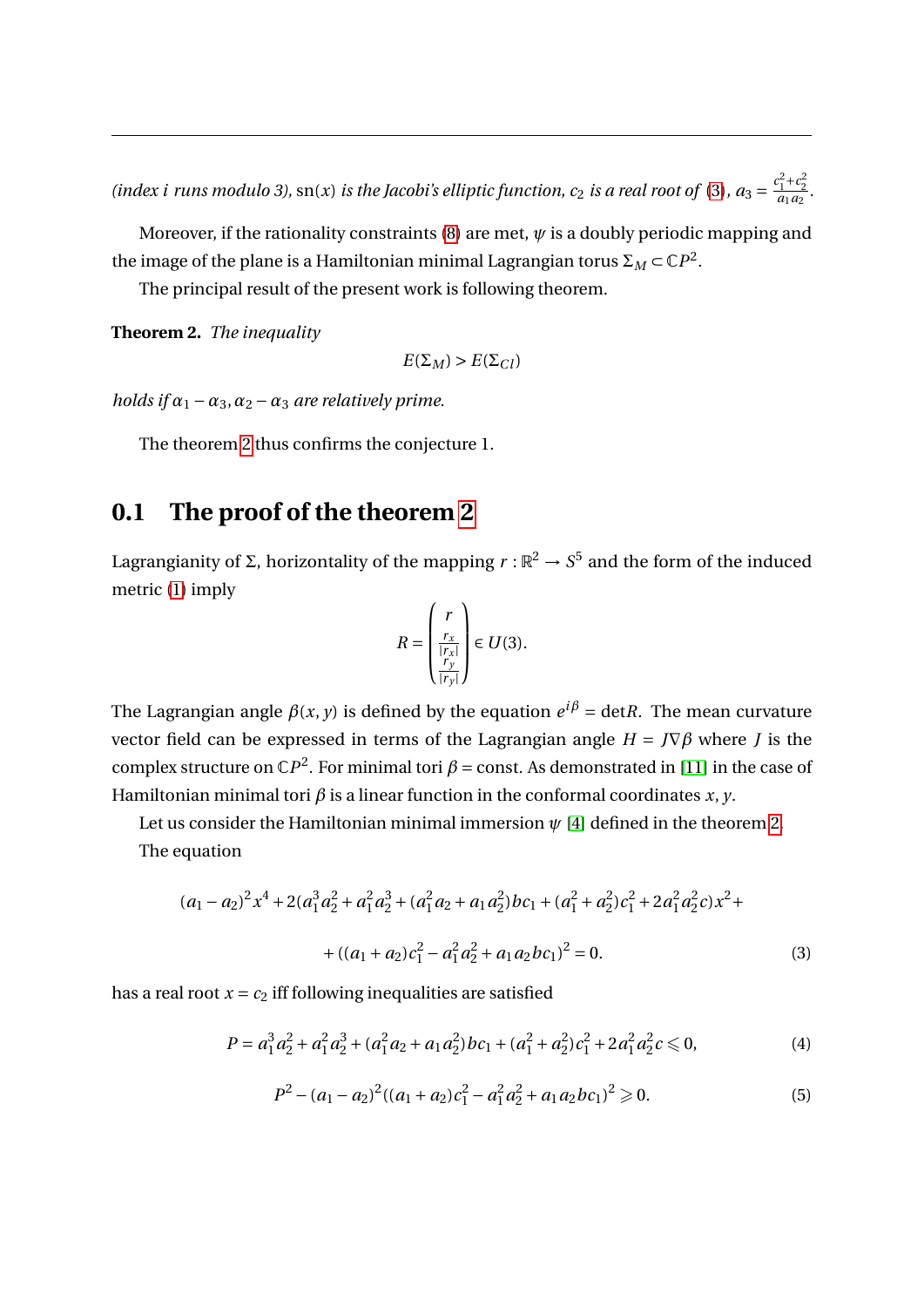Recall that  $\text{sn}(u, k) = \sin \theta$  where

<span id="page-6-2"></span>
$$
u(\theta) = \int_0^{\theta} \frac{d\phi}{\sqrt{1 - k^2 \sin^2 \phi}}.
$$
 (6)

The function sn<sup>2</sup>(*u*) is periodic with period 2*u*( $\frac{\pi}{2}$  $\frac{\pi}{2}$ ) (see, for instance, [\[14\]](#page-14-11)). Therefore  $v(x)$  has period

<span id="page-6-1"></span>
$$
T = \frac{2u\left(\frac{\pi}{2}\right)}{\sqrt{a_1 + a_3}}.\tag{7}
$$

Further we assume that  $(\alpha_1 - \alpha_3, \alpha_2 - \alpha_3) = 1$ .

The immersion  $\psi$  :  $\mathbb{R}^2 \to \mathbb{C}P^2$  is doubly periodic if there exists  $\tau \in \mathbb{R}$  such that

<span id="page-6-0"></span>
$$
\lambda_1 = \frac{G_1(T) - G_3(T) + (\alpha_1 - \alpha_3)\tau}{2\pi}, \qquad \lambda_2 = \frac{G_2(T) - G_3(T) + (\alpha_2 - \alpha_3)\tau}{2\pi} \in \mathbb{Q}.
$$
 (8)

Then the vectors of period can be expressed as follows

$$
e_1 = (0, 2\pi), \quad e_2 = N(T, \tau),
$$

where  $N$  is some natural number. If the condition [\(8\)](#page-6-0) is met,  $\Sigma_M \! \subset \! \mathbb{C}P^2$  is an immersed torus with Lagrangian angle  $\beta = ax + by$  where

$$
a = \frac{bc_1 + a_1a_3 + a_2a_3 - a_1a_2}{c_2}.
$$
\n(9)

Following equality holds

$$
|H|^2 = \frac{1}{2}e^{-\nu}(a^2 + b^2).
$$

Let us find lower bounds for  $W(\Sigma_M)$  and  $A(\Sigma_M)$ .

Using [\(7\)](#page-6-1) and  $a_3 > 0$  we arrive at the inequalities

$$
u(\frac{\pi}{2}) > \frac{\pi}{2}, \qquad T > \frac{\pi}{\sqrt{a_1 + a_3}}.
$$

Thus

$$
W(\Sigma_M) = \int_{\Sigma_M} |H|^2 \, d\sigma = \int_{\Lambda} \frac{1}{2} e^{-\nu} (a^2 + b^2) 2e^{\nu} \, dx \wedge dy = 2\pi N T (a^2 + b^2).
$$

Therefore, following lower bound for  $W(\Sigma_M)$  holds

<span id="page-6-3"></span>
$$
W(\Sigma_M) > 2\pi^2 \frac{a^2 + b^2}{\sqrt{a_1 + a_3}}.
$$
\n(10)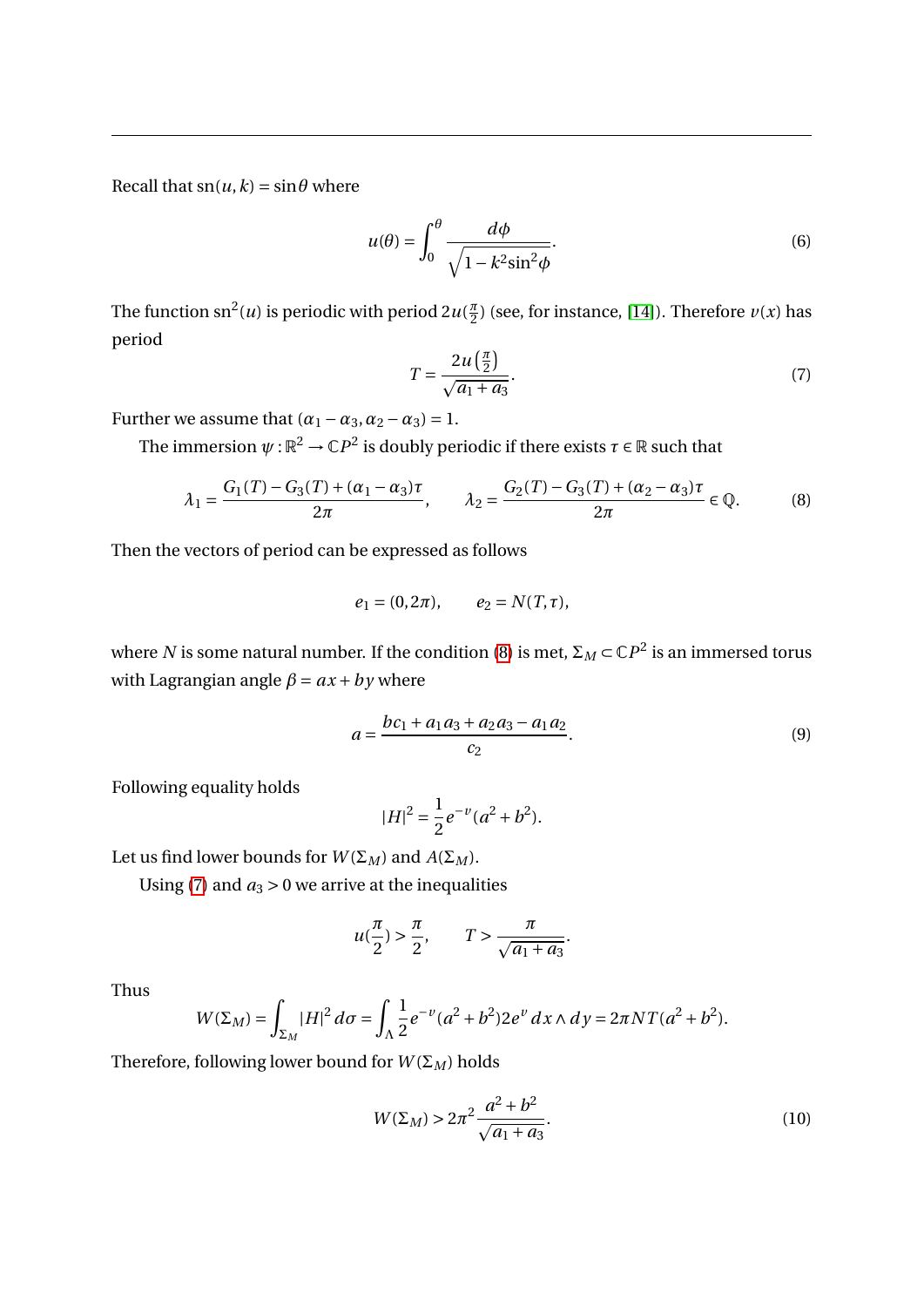Following lemma provides a lower bound for  $A(\Sigma_M)$ .

<span id="page-7-0"></span>**Lemma 1.** *The inequality*

$$
A(\Sigma_M) > \pi^2 \frac{a_1 + a_2}{\sqrt{a_1 + a_3}}
$$

*is true.*

Proof of the lemma [1.](#page-7-0) We have

$$
A(\Sigma_M) = \int_{\Sigma_M} d\sigma = \int_{\Lambda} 2e^{\nu(x)} dx \wedge dy = 2\pi \int_0^{NT} 2e^{\nu(x)} dx \ge 2\pi \int_0^T 2e^{\nu(x)} dx =
$$
  
= 
$$
2\pi \int_0^T a_1 \left( 1 - \frac{a_1 - a_2}{a_1} \sin^2 \left( x \sqrt{a_1 + a_3}, \frac{a_1 - a_2}{a_1 + a_3} \right) \right) dx =
$$
  
= 
$$
\frac{2\pi a_1}{\sqrt{a_1 + a_3}} \int_0^{2u(\frac{\pi}{2})} \left( 1 - \frac{a_1 - a_2}{a_1} \sin^2 \left( u, \frac{a_1 - a_2}{a_1 + a_3} \right) \right) du.
$$

Using [\(6\)](#page-6-2) we arrive at

$$
\int_0^T 2e^{\nu(x)} dx = \frac{a_1}{\sqrt{a_1 + a_3}} \int_0^{\pi} \frac{1 - \frac{a_1 - a_2}{a_1} \sin^2 \theta}{\sqrt{1 - \left(\frac{a_1 - a_2}{a_1 + a_3}\right)^2 \sin^2 \theta}} d\theta.
$$

As 0 <  $\frac{a_1 - a_2}{a_1 + a_2}$  $\frac{a_1-a_2}{a_1+a_3}$  < 1, following estimate is true

$$
\int_0^T 2e^{\nu(x)} dx > \frac{a_1}{\sqrt{a_1 + a_3}} \int_0^{\pi} \left(1 - \frac{a_1 - a_2}{a_1} \sin^2 \theta \right) d\theta = \frac{\pi (a_1 + a_2)}{2\sqrt{a_1 + a_3}}.
$$

Lemma [1](#page-7-0) is proved.

The inequalities [\(4\)](#page-5-0), [\(5\)](#page-5-1) are invariant under simultaneous change of sign  $\alpha_1$ ,  $\alpha_2$ ,  $\alpha_3$  and their permutations. If  $\alpha_1, \alpha_2, \alpha_3$  are all of the same sign, the inequality [\(4\)](#page-5-0) has no positive solutions. Therefore we assume without loss of generality that  $\alpha_1 \geqslant \alpha_2 \geqslant 0 \geqslant \alpha_3.$ 

<span id="page-7-1"></span>**Lemma 2.** *If*  $\alpha_1 \ge \alpha_2 \ge 0 \ge \alpha_3$  *and*  $a_1 > a_2 > 0$ *, the inequalities [\(4\)](#page-5-0) and [\(5\)](#page-5-1) are satisfied simultaneously iff*

<span id="page-7-2"></span>
$$
-\alpha_2\alpha_3 \leqslant a_2 < a_1 \leqslant -\alpha_1\alpha_3. \tag{11}
$$

Proof of the lemma [2.](#page-7-1) Denote

$$
Q(x) = -(x + \alpha_1 \alpha_2)(x + \alpha_1 \alpha_3)(x + \alpha_2 \alpha_3).
$$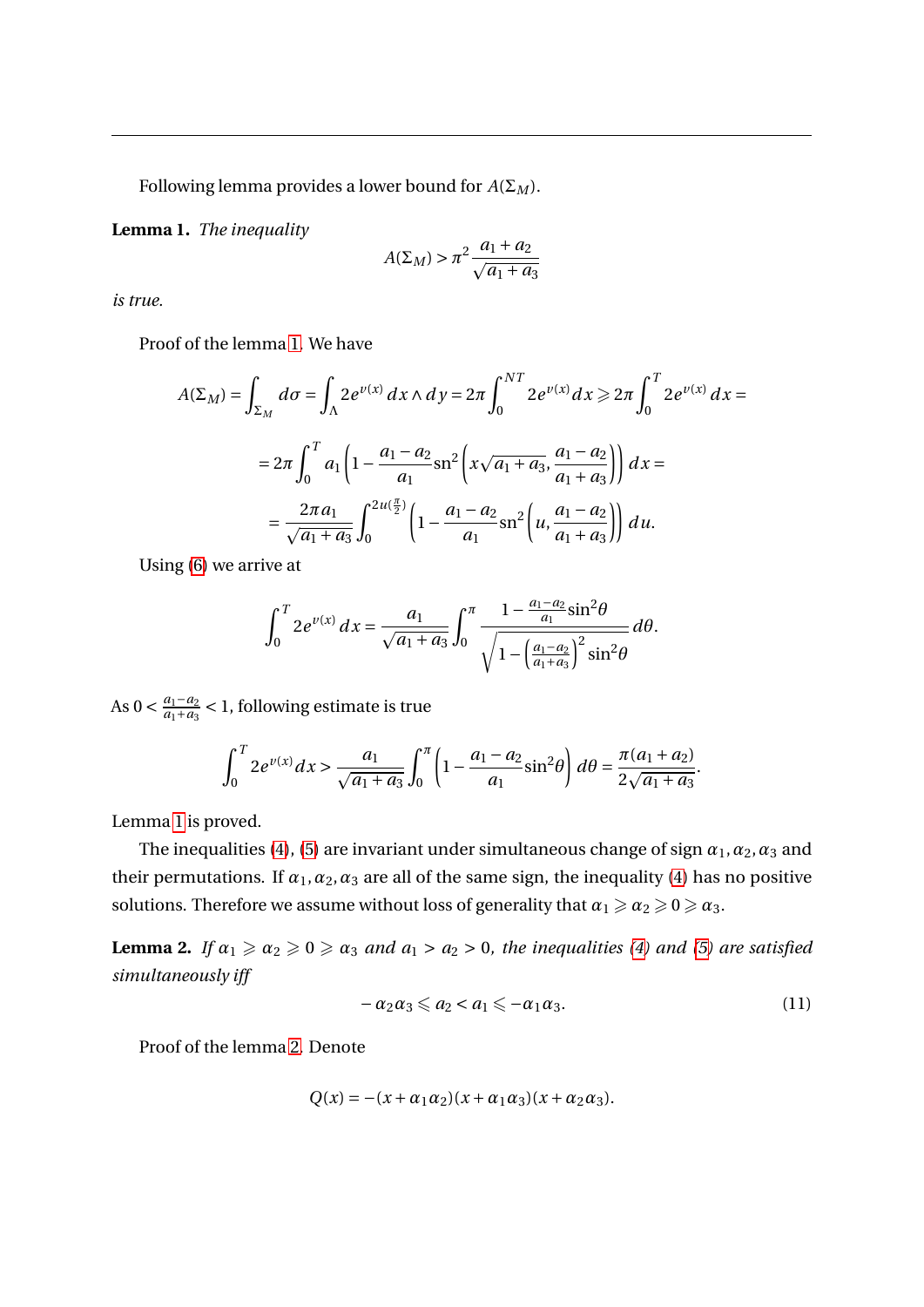Then [\(3\)](#page-5-2) assumes the form

$$
(a_1-a_2)^2\left(x^2-\left(\frac{a_1\sqrt{Q(a_2)}-a_2\sqrt{Q(a_1)}}{a_1-a_2}\right)^2\right)\left(x^2-\left(\frac{a_1\sqrt{Q(a_2)}+a_2\sqrt{Q(a_1)}}{a_1-a_2}\right)^2\right)=0.
$$

This equation has a positive root iff  $Q(a_1) \geq 0$ ,  $Q(a_2) \geq 0$ . This is equivalent to  $-a_2a_3 \leq a_2 < a_1$  $a_1 \leqslant$  −*α*<sub>1</sub>*α*<sub>3</sub>. Lemma [2](#page-7-1) is proved.

It follows from the proof of the lemma [2](#page-7-1) that if  $\alpha_3 = 0$  or  $\alpha_1 = \alpha_2$  inequalities [\(4\)](#page-5-0), [\(5\)](#page-5-1) are not satisfied for  $a_1 > a_2$ . Therefore we assume without loss of generality

<span id="page-8-0"></span>
$$
\alpha_1 > \alpha_2 \geqslant 0 > \alpha_3. \tag{12}
$$

The inequality [\(10\)](#page-6-3) and lemma [1](#page-7-0) imply

$$
E(\Sigma_M) > \pi^2 \frac{a_1 + a_2 + \frac{a^2 + b^2}{4}}{\sqrt{a_1 + a_3}}.
$$

Let us prove  $E(\Sigma_M) > E(\Sigma_C)$ . We will consider two cases:  $\alpha_2 > 0$  and  $\alpha_2 = 0$ . Assume  $\alpha_2 > 0$ .

If  $(a_1 + a_2)a_3 \geq \frac{7}{4}$  $\frac{7}{4}(a_1a_2-bc_1)$  then

$$
a^2 = \frac{((a_1 + a_2)a_3 - (a_1a_2 - bc_1))^2}{c_2^2} \ge \frac{9}{49}(a_1 + a_2)^2 \frac{a_3^2}{c_2^2} = \frac{9}{49}(a_1 + a_2)^2 \frac{a_3}{a_1 a_2} \frac{c_1^2 + c_2^2}{c_2^2} \ge \frac{9}{49}(a_1 + a_2)^2 \frac{a_3}{a_1 a_2}.
$$

As  $a_1 > a_2 \geq 1$  and  $(a_1 + a_2)^2 > 4a_1a_2$  we have

$$
E(\Sigma_M) > \pi^2 \frac{a_1 + a_2 + \frac{9(a_1 + a_2)^2 a_3}{196 a_1 a_2}}{\sqrt{a_1 + a_3}} > \pi^2 \frac{a_1 + \frac{9a_3}{49}}{\sqrt{a_1 + a_3}} = \pi^2 \sqrt{a_1} \frac{1 + \frac{9a_3}{49a_1}}{\sqrt{1 + \frac{a_3}{a_1}}} > \pi^2 \frac{1 + \frac{9a_3}{49a_1}}{\sqrt{1 + \frac{a_3}{a_1}}}.
$$

Note that for positive *x* we have  $\frac{1+\frac{9x}{49}}{\sqrt{1+x}} > \frac{4}{3y}$ 3  $\overline{4}$  $\frac{1}{3}$  holds. Consequently,  $E(\Sigma_M) > E(\Sigma_C)$ .

Now consider the case

$$
(a_1 + a_2)a_3 < \frac{7}{4}(a_1a_2 - bc_1).
$$

We analyse two cases:  $\alpha_1 > -\frac{3}{2}\alpha_2\alpha_3$  and  $\alpha_1 \leqslant -\frac{3}{2}$  $\frac{3}{2}\alpha_2\alpha_3$ . If  $\alpha_1 > -\frac{3}{2}\alpha_2\alpha_3$  then

$$
\alpha_1 < -3b = 3(\alpha_1 + \alpha_2 + \alpha_3),
$$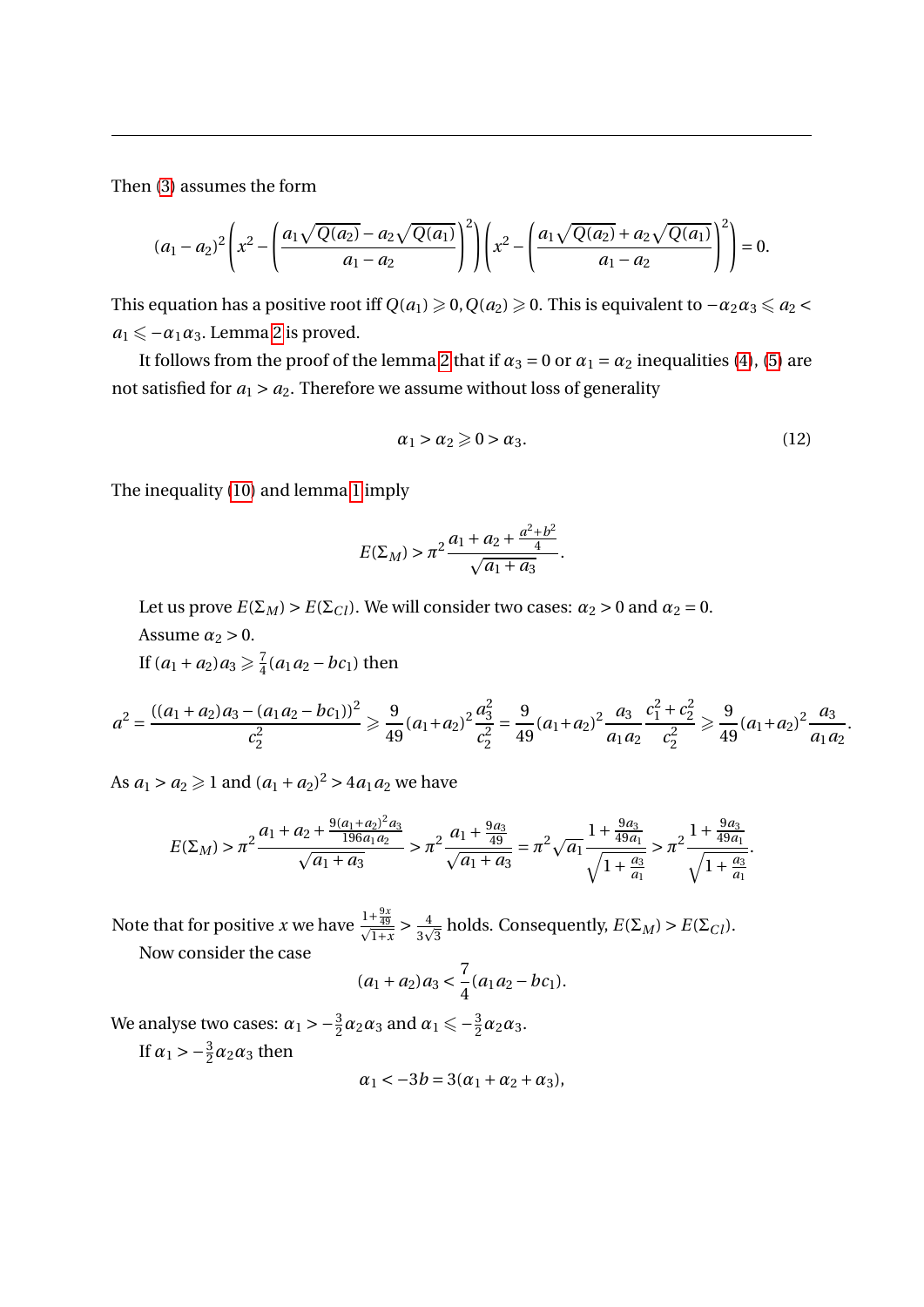as  $\alpha_1 > -\frac{3}{2}(\alpha_2 + \alpha_3)$ . From [\(11\)](#page-7-2)

$$
-\frac{bc_1}{a_1+a_2}=\frac{b\alpha_1\alpha_2\alpha_3}{a_1+a_2}<\frac{b(3b)\alpha_2\alpha_3}{2\alpha_2\alpha_3}=\frac{3}{2}b^2.
$$

Hence

$$
E(\Sigma_M) > \pi^2 \frac{a_1 + a_2 + \frac{b^2}{4}}{\sqrt{a_1 + a_3}} > \pi^2 \frac{a_1 + a_2 + \frac{b^2}{4}}{\sqrt{a_1 + \frac{7}{4} \frac{a_1 a_2}{a_1 + a_2} - \frac{7}{4} \frac{bc_1}{a_1 + a_2}}} > \pi^2 \frac{a_1 + a_2 + \frac{b^2}{4}}{\sqrt{a_1 + \frac{7}{4} a_2 + \frac{21}{8} b^2}} >
$$

$$
> \pi^2 \frac{a_1 + a_2 + \frac{b^2}{4}}{\sqrt{\frac{7}{4}a_1 + \frac{7}{4}a_2 + \frac{21}{8}b^2}} = \pi^2 \sqrt{\frac{4(a_1 + a_2)}{7}} \frac{1 + \frac{b^2}{4(a_1 + a_2)}}{\sqrt{1 + \frac{3}{2} \frac{b^2}{a_1 + a_2}}} > \pi^2 \sqrt{\frac{8}{7}} \frac{1 + \frac{b^2}{4(a_1 + a_2)}}{\sqrt{1 + \frac{3}{2} \frac{b^2}{a_1 + a_2}}} > E(\Sigma_C).
$$

The last inequality can be seen by considering the function  $f(x) = \sqrt{\frac{g}{7}}$ 7  $\frac{1+\frac{x}{4}}{\sqrt{1+\frac{3}{2}}x}$ for  $x > 0$ .

If  $\alpha_1 \leqslant -\frac{3}{2}$  $\frac{3}{2}\alpha_2\alpha_3$ , the inequalities [\(11\)](#page-7-2) and [\(12\)](#page-8-0) imply

$$
-bc_1 \leqslant -2\alpha_1^2 \alpha_2 \alpha_3 < \frac{9}{2} a_1 a_2^2.
$$

Therefore

$$
E(\Sigma_M) > \pi^2 \frac{a_1 + a_2}{\sqrt{a_1 + \frac{7}{4} \frac{a_1 a_2 - b c_1}{a_1 + a_2}}} = \pi^2 \frac{(a_1 + a_2)\sqrt{a_1 + a_2}}{\sqrt{a_1(a_1 + a_2) + \frac{7}{4}a_1 a_2 - \frac{7}{4}b c_1}} >
$$
  

$$
> \pi^2 \frac{(a_1 + a_2)\sqrt{a_1 + a_2}}{\sqrt{a_1^2 + \frac{11}{4}a_1 a_2 + \frac{63}{8}a_1 a_2^2}} > \pi^2 \frac{(a_1 + a_2)\sqrt{a_1 + a_2}}{\sqrt{a_1^3 + \frac{11}{4}a_1^2 a_2 + \frac{63}{8}a_1 a_2^2}} = \pi^2 \frac{(1 + \frac{a_2}{a_1})\sqrt{1 + \frac{a_2}{a_1}}}{\sqrt{1 + \frac{11}{4} \frac{a_2}{a_1} + \frac{63}{8} \frac{a_2^2}{a_1^2}}} > E(\Sigma_C).
$$

Let us consider the case  $\alpha_2 = 0$ . Introduce  $p = -\alpha_1 \alpha_3$ ,  $x = \frac{a_1}{p}$  $\frac{a_1}{p}$ ,  $y = \frac{a_2}{p}$  $\frac{a_2}{p}$ . Note that  $0 < y <$  $x \leq 1$  due to [\(12\)](#page-8-0). Then inequalities [\(4\)](#page-5-0), [\(5\)](#page-5-1) assume following form

$$
p^5x^2y^2(x+y-2)\leq 0, \qquad 4p^{10}x^4y^4(1-x)(1-y)\geq 0.
$$

The equation [\(3\)](#page-5-2) implies

<span id="page-9-0"></span>
$$
c_2^2 = p^3 x^2 y^2 \frac{2 - x - y \pm \sqrt{(2 - x - y)^2 - (x - y)^2}}{(x - y)^2}.
$$
 (13)

As  $2 - x - y > 0$  we have  $\sqrt{(2 - x - y)^2 - (x - y)^2} = (2 - x - y)\sqrt{1 - \frac{(x - y)^2}{(2 - x - y)^2}}$  $\frac{(x-y)}{(2-x-y)^2}$ . Note that by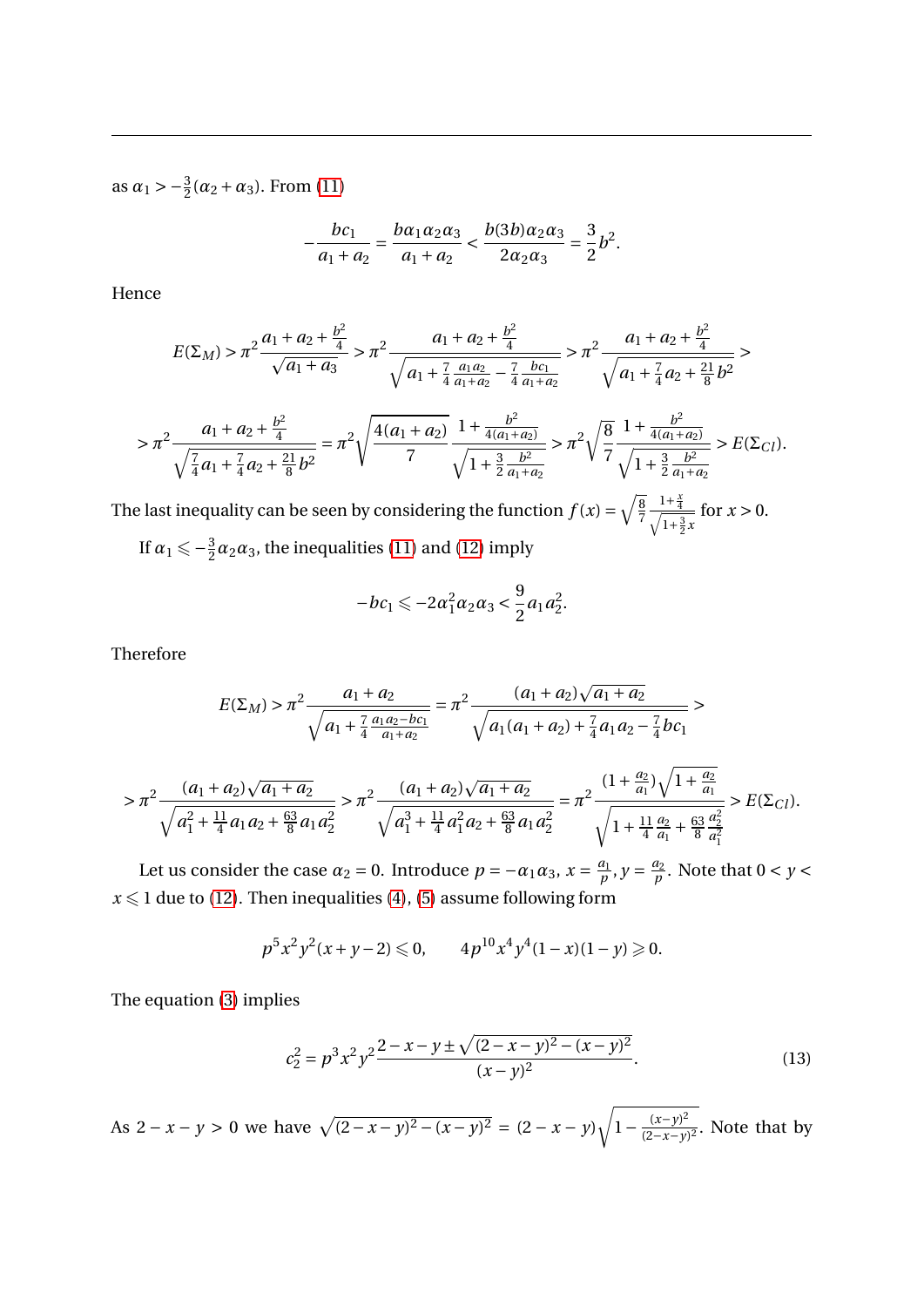Bernoulli inequality

$$
1 - \frac{(x - y)^2}{(2 - x - y)^2} \leq \sqrt{1 - \frac{(x - y)^2}{(2 - x - y)^2}} \leq 1 - \frac{(x - y)^2}{2(2 - x - y)^2}.
$$

Consequently,

<span id="page-10-0"></span>
$$
2-x-y-\frac{(x-y)^2}{2-x-y}\leqslant \sqrt{(2-x-y)^2-(x-y)^2}\leqslant 2-x-y-\frac{(x-y)^2}{2(2-x-y)}.\tag{14}
$$

Consider two cases: sign '+' and '-' in [\(13\)](#page-9-0). For the '-' sign (13) and [\(14\)](#page-10-0) imply the inequalities

$$
p^3 \frac{x^2 y^2}{2(2-x-y)} \leqslant c_2^2 \leqslant p^3 \frac{x^2 y^2}{2-x-y}.
$$

As *c*<sup>1</sup> = 0 we have following bound for *a*<sup>3</sup>

$$
a_3 = \frac{c_2^2}{a_1 a_2}, \qquad p \frac{xy}{2(2-x-y)} \leq a_3 \leq p \frac{xy}{2-x-y}.
$$

These estimates and lemma [1](#page-7-0) imply

$$
A(\Sigma_M) \geqslant \pi^2 \sqrt{p} \frac{x+y}{\sqrt{x+\frac{xy}{2-x-y}}}.
$$

Following inequality holds

$$
a = \frac{(a_1 + a_2)a_3 - a_1a_2}{c_2} \geqslant \frac{(xp + yp)p\frac{xy}{2(2 - x - y)} - xyp^2}{c_2} \geqslant \sqrt{p} \left( \frac{x + y}{2(2 - x - y)} - 1 \right) \sqrt{2 - x - y}.
$$

The estimate [\(10\)](#page-6-3) implies

$$
W(\Sigma_M) \geq 2\pi^2 \frac{a^2}{\sqrt{a_1 + a_3}} \geq 2\pi^2 \sqrt{p} \left( \frac{x + y}{2(2 - x - y)} - 1 \right)^2 \frac{2 - x - y}{\sqrt{x + \frac{xy}{2 - x - y}}}.
$$

Henceforth

$$
E(\Sigma_M) \ge \pi^2 \sqrt{p} \left( \frac{x+y}{\sqrt{x+\frac{xy}{2-x-y}}} + \frac{1}{4} \left( \frac{x+y}{2(2-x-y)} - 1 \right)^2 \frac{2-x-y}{\sqrt{x+\frac{xy}{2-x-y}}} \right).
$$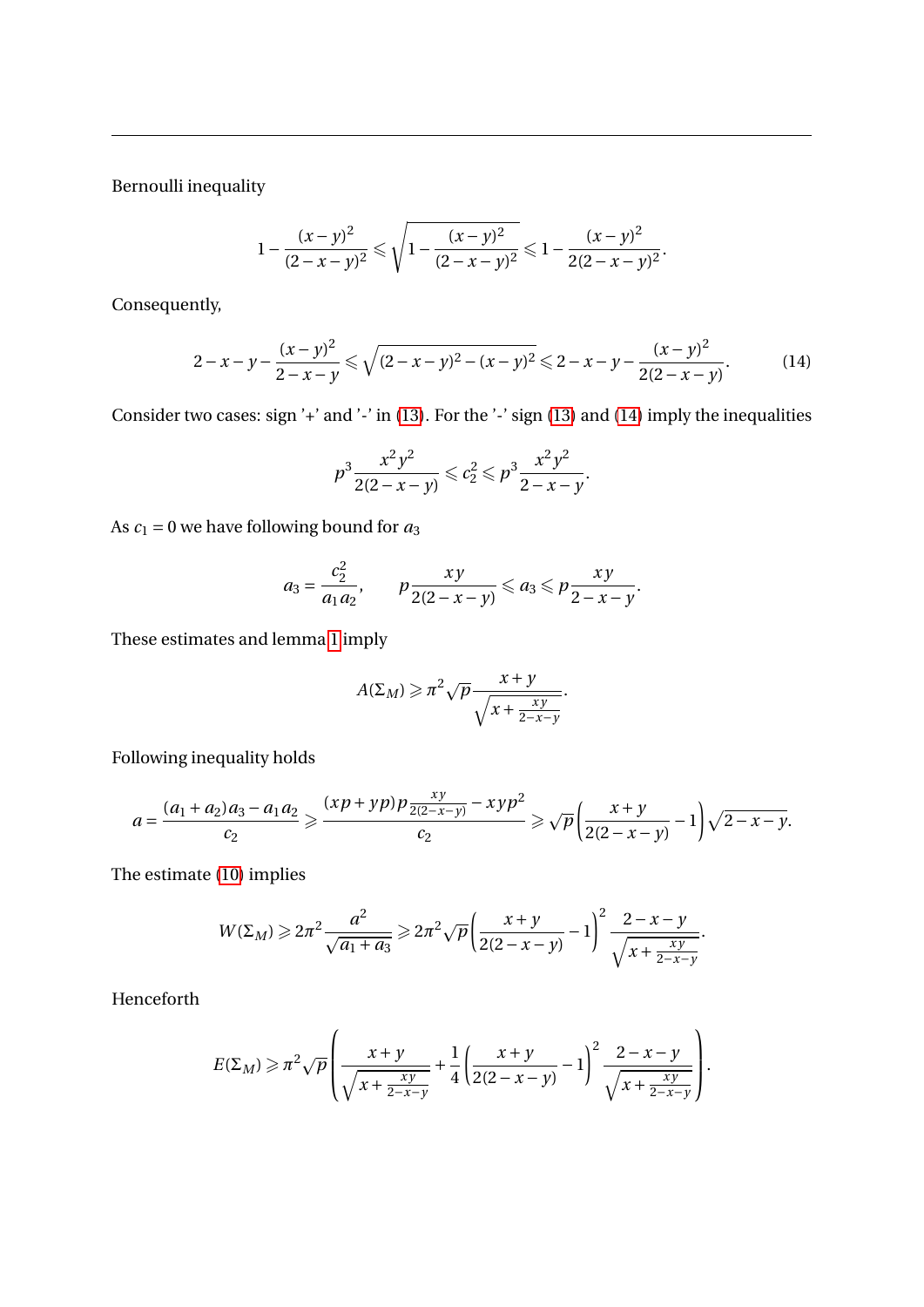As  $p \geqslant 1$  we have

$$
E(\Sigma_M) \ge \pi^2 B_1(x, y), \qquad B_1(x, y) = \frac{16 - 7x^2 + 8x - 14yx + 8y - 7y^2}{16\sqrt{(2 - x)(2 - x - y)x}}.
$$

<span id="page-11-0"></span>**Lemma 3.** *If*  $0 < y < x \le 1$ *, then*  $B_1(x, y) > 1$ *.* 

Proof of the lemma [3.](#page-11-0) One can check by direct computation that there are no critical points  $\partial_x B_1 = \partial_y B_1 = 0$  inside the triangle  $0 < y < x \le 1$  while on the boundary of the triangle  $B_1(x, y) > 1$  holds. Lemma [3](#page-11-0) is proved.

Therefore,  $E(\Sigma_M) > E(\Sigma_C)$  holds for the '-' sign in [\(13\)](#page-9-0). For the '+' sign in [\(13\)](#page-9-0) [\(14\)](#page-10-0) implies the inequalities

$$
p^3 f(x, y) \leqslant c_2^2 \leqslant p^3 g(x, y),
$$

where

$$
f(x, y) = x^2 y^2 \frac{2(2 - x - y) - \frac{(x - y)^2}{2 - x - y}}{(x - y)^2}, \qquad g(x, y) = x^2 y^2 \frac{2(2 - x - y) - \frac{(x - y)^2}{2(2 - x - y)}}{(x - y)^2}.
$$

Analogously one establishes the inequalities

$$
p\frac{f(x,y)}{xy} \leq a_3 \leq p\frac{g(x,y)}{xy},
$$
  

$$
a \geqslant \sqrt{p}\frac{(x+y)\frac{f(x,y)}{xy} - xy}{\sqrt{g(x,y)}}.
$$

The inequality [\(10\)](#page-6-3) and lemma [1](#page-7-0) imply

$$
A(\Sigma_M) \geqslant \pi^2 \sqrt{p} \frac{x+y}{\sqrt{x+\frac{g(x,y)}{xy}}},
$$

$$
W(\Sigma_M) \ge 2\pi^2 \frac{a^2}{\sqrt{a_1 + a_3}} \ge 2\pi^2 \sqrt{p} \frac{((x+y)\frac{f(x,y)}{xy} - xy)^2}{g(x,y)\sqrt{x + \frac{g(x,y)}{xy}}},
$$
  

$$
E(\Sigma_M) \ge \pi^2 \sqrt{p} \frac{x + y + \frac{1}{4} \frac{((x+y)\frac{f(x,y)}{xy} - xy)^2}{g(x,y)}}{g(x,y)} \ge \pi^2 P_{\mathbb{R}}(x, y).
$$

$$
E(\Sigma_M) \geqslant \pi^2 \sqrt{p} \frac{x + y + \frac{1}{4} \frac{(\sqrt{x} + y) - xy}{g(x, y)}}{\sqrt{x + \frac{g(x, y)}{xy}}} \geqslant \pi^2 B_2(x, y),
$$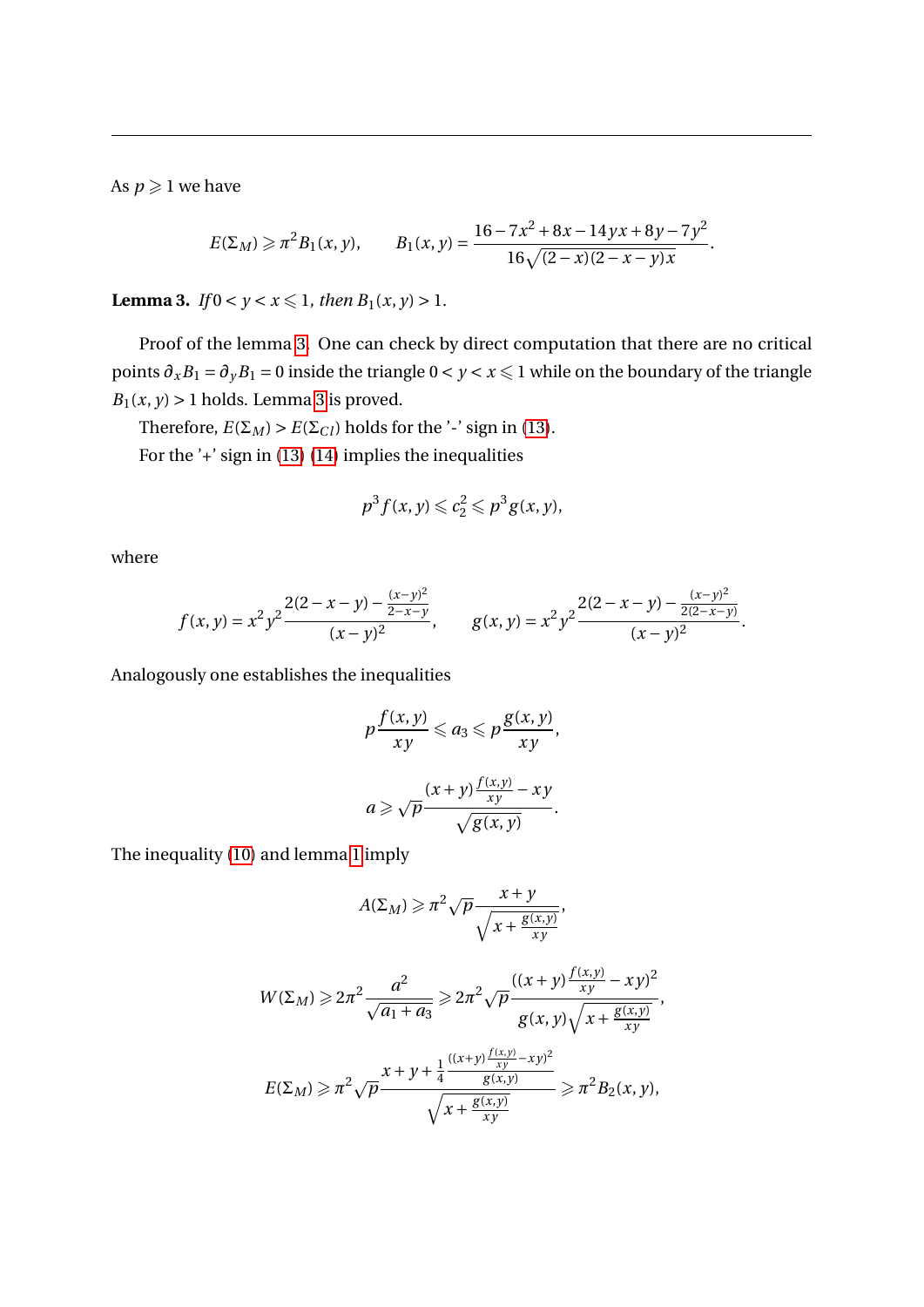where

$$
B_2(x, y) = \frac{x + y + \frac{1}{4} \frac{((x+y)\frac{f(x,y)}{xy} - xy)^2}{g(x,y)}}{\sqrt{x + \frac{g(x,y)}{xy}}}.
$$

The following lemma is established similarly to the lemma [3.](#page-11-0)

**Lemma 4.** *If*  $0 < y < x \le 1$ *, then*  $B_1(x, y) > 0.9$ *.* 

This finishes the proof of the theorem [2.](#page-5-3)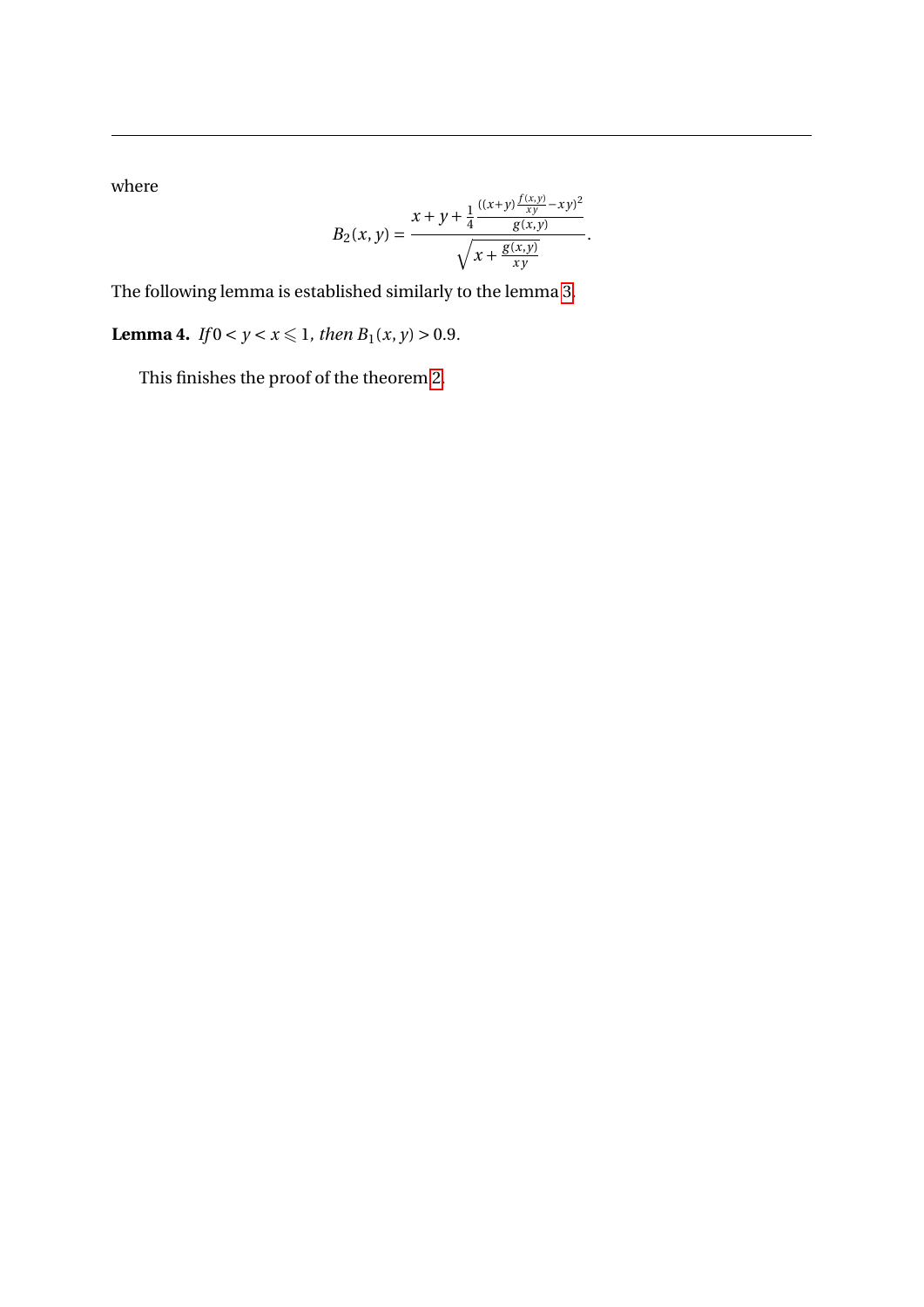## **Bibliography**

- <span id="page-13-8"></span>[1] A.E. Mironov. The Novikov–Veselov hierarchy of equations and integrable deformations of minimal Lagrangian tori in C*P* 2 . (Russian) Sib. Elektron. Mat. Izv, 2004, **1**, 38–46.
- <span id="page-13-0"></span>[2] H. Ma, A.E. Mironov, D. Zuo. Energy functional for Lagrangian tori in  $\mathbb{C}P^2$ , [arXiv:1701.07211.](https://arxiv.org/abs/1701.07211)
- <span id="page-13-6"></span>[3] A.E. Mironov. New examples of Hamilton-minimal and minimal Lagrangian submanifolds in  $\mathbb{C}^n$  and  $\mathbb{C}P^n$ . Sbornik: Mathematics, 2004, 195:1, 85–96.
- <span id="page-13-2"></span>[4] A.E. Mironov. On Hamiltonian-minimal Lagrangian tori in C*P* 2 . Sib. Math. J., 2003 **44**:6, 1324–1328.
- <span id="page-13-1"></span>[5] M. Haskins. The geometric complexity of special Lagrangian *T* <sup>2</sup>−cones. Invent. Math., 2004, **157**:1, 11–70.
- <span id="page-13-9"></span>[6] H. Ma, M. Schmies. Examples of Hamiltonian stationary Lagrangian tori in C*P* 2 . Geom. Dedicata, 2006, **118**, 173−183.
- <span id="page-13-3"></span>[7] P. Seidel. Graded Lagrangian submanifolds. Bull. Soc. Math. France, 2000, **128**, 103-149.
- <span id="page-13-4"></span>[8] V.V. Shevchishin. Lagrangian embeddings of the Klein bottle and combinatorial properties of mapping class groups. Izv. RAN. Ser. Mat., 2009, **73**:4, 153–224.
- <span id="page-13-5"></span>[9] K. Cieliebak, K. Mohnke. Punctured holomorphic curves and Lagrangian embeddings. arXiv:1411.1870.
- <span id="page-13-7"></span>[10] M. Haskins, N.Kapouleas. Special Lagrangian cones with higher genus links. Invent. Math., 2007, **167**:2, 223–294.
- <span id="page-13-10"></span>[11] Y. Oh. Volume minimization of Lagrangian submanifolds under Hamiltonian deformations, Math. Z. 1993, **212**, 175–192.